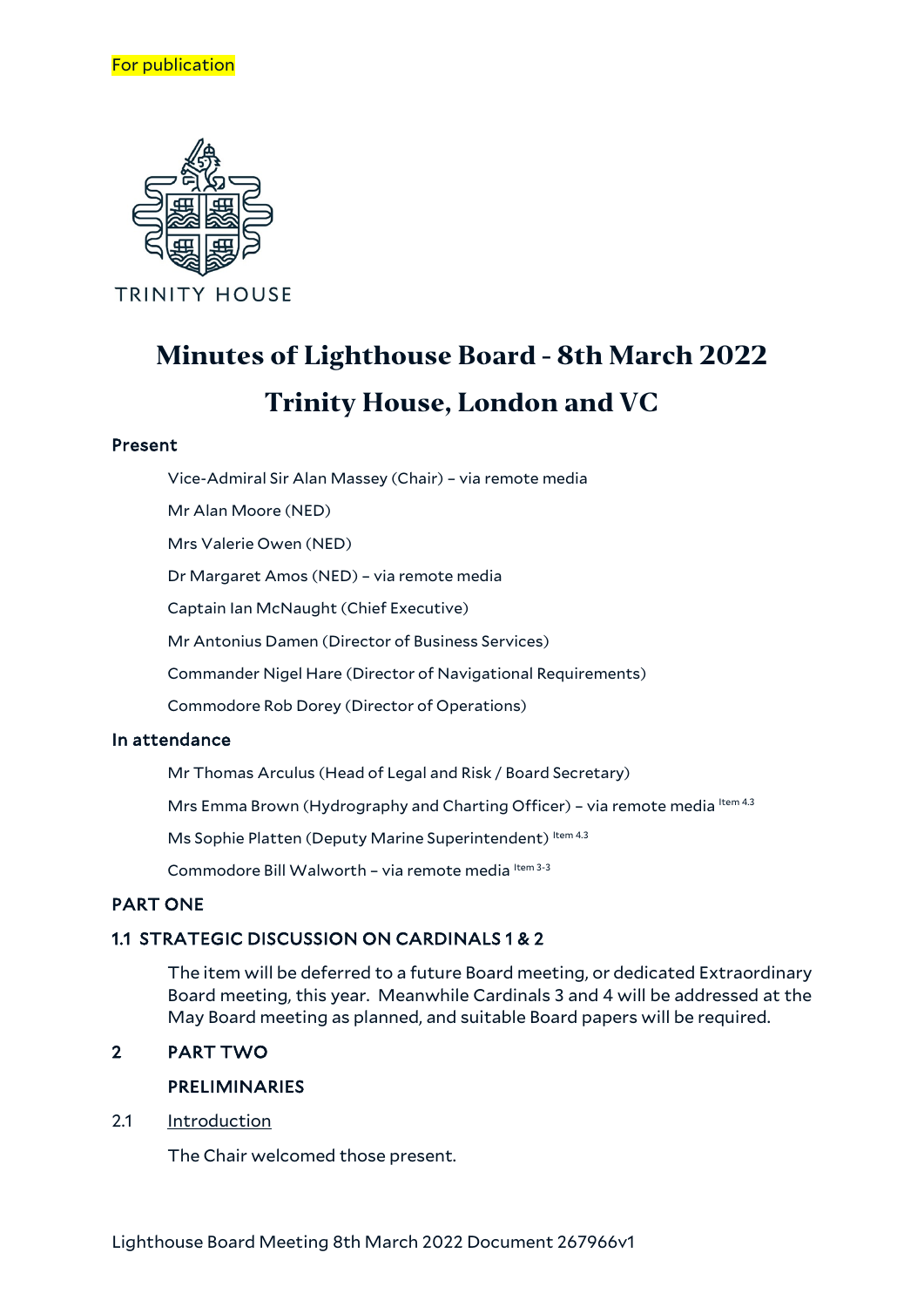## For publication

#### 2.2 Apologies

None.

#### 2.3 Declarations of Interest

The Board was asked to complete a Declaration form for the new financial year.

The Board Secretary was asked to issue the Declaration form in Word format.

## [Action: Board Secretary]

## 2.4 Chief Executive's Report

Captain McNaught remarked on the effects of the conflict in Ukraine and the potential effects on the price of fuel, cyber security for ships, AtoNs and other maritime related systems.

On 23rd February the JSB Chair received the annual letter from the Shipping Minister announcing light dues for the coming tax year at 41p per net ton – a rise of 2½p/NT, mainly in response to the reduction in light dues income as a result of new trading patterns following Covid. Although there has been an increase this year, caution and planning ahead for large projects were uppermost in his mind and as yet the payers have remained sanguine about the increase – a sign of a good, transparent and open relationship with the GLAs and the LAC.

Captain McNaught spoke about how we have moved away from the Covid restrictions endured by the workforce over the last two years and how such a move, although welcomed, brings with it the question of how to best look after everyone ashore and afloat from now on.

The 7th March was the closing date for ITT return from potential bidders for the replacement ship.

Captain McNaught also spoke about recent discussions with The Crown Estate in relation to the OWEC project and with the DfT in relation to the TH2040 project. Further work is required in relation to both of those projects.

Mr Moore has been invited to Oban to discuss benchmarking with NLB and is due to visit in the coming weeks after which he will report back to the Board.

Looking ahead, and with some regret, this will be the last year of service for Dr Amos as an NED. According to the Process, the DfT will be responsible for initiating the recruitment campaign.

Since the Board's last meeting the IGC forum has taken place and the GRAD business plan for the year has been approved by the three GLAs.

On the social and networking front, members of the Board attended the Master Mariners' Dinner in Southampton and also the Chamber of Shipping Dinner in London and entertained the Shipping Minister, Rt Hon Robert Courts MP, at Trinity House at the Guest Night Dinner on 16th February to spread the good word of the role that Trinity House plays within the maritime industry.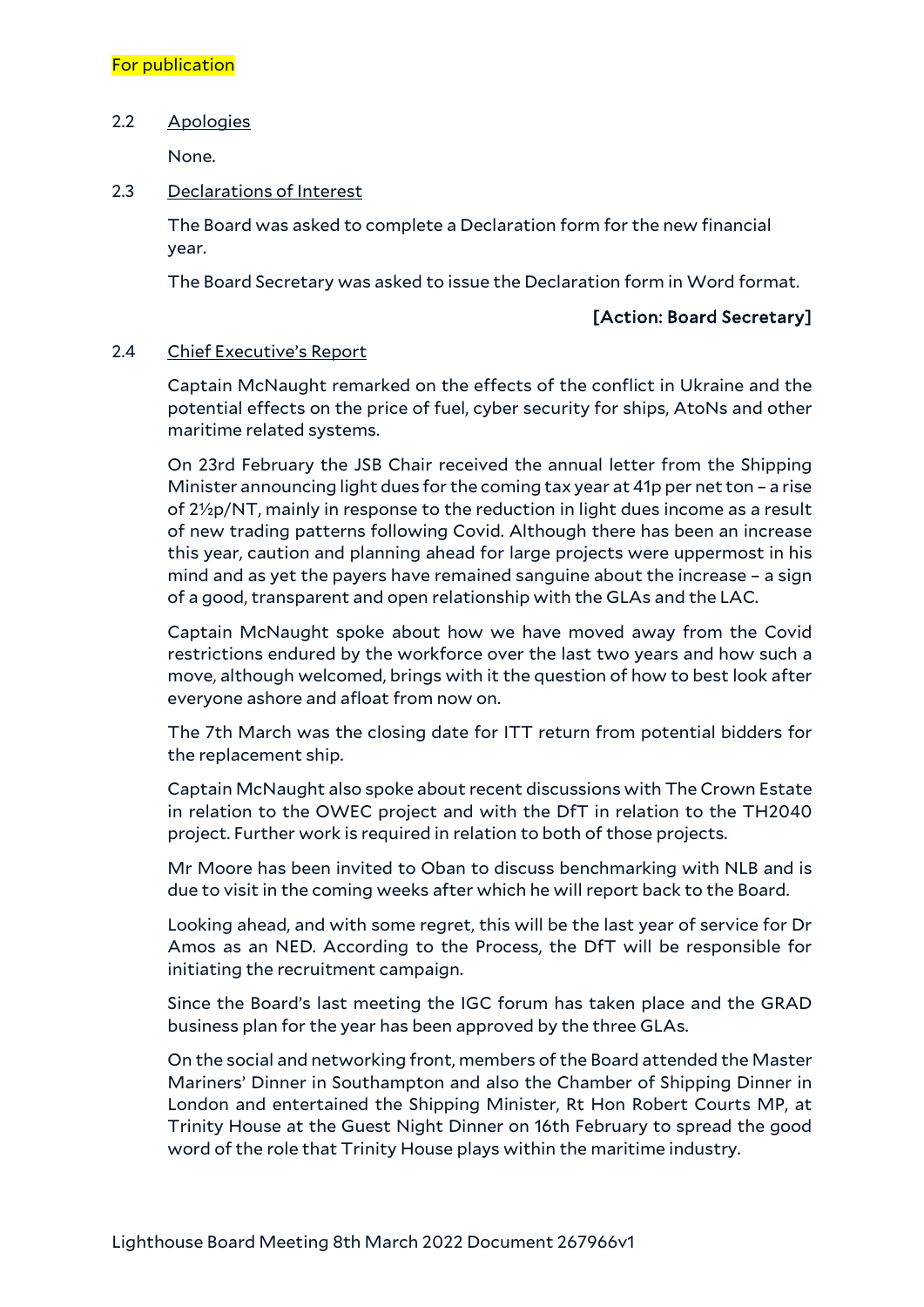In relation to the recent 2021 Employee Survey, Captain McNaught noted that the results conveyed a clear message that the senior leadership needed to improve their approach to visibility, engagement and communication with the workforce. However, he also emphasised that it would be important to remember the positive impressions that Board members had taken from their interactions with staff ashore and afloat during the January visit programme.

## 3. STRATEGY

#### 3.1 Strategy Session II Feedback and Next Steps

Cmdr Hare Presented a report on revised assumptions as discussed at Strategy Session II in December and Board in January. Cmdr Hare invited the Board to agree a clear direction today to allow him to begin writing a framework. A discussion followed.

Dr Amos noted that Environmental, Social and Governance is becoming an increasingly important factor in corporate planning and decision-making, and should be taken into account in drafting the TH Strategy.

#### Strategic Assumptions

Cmdr Hare asked the Board to provide comments on the list of draft strategic assumptions to him via email after the meeting.

#### Next Steps

Cmdr Hare will start drafting a Strategic Framework document.

The Board asked for the governance diagram to include the Senior Management Team from the outset.

## [Action: Cmdr Hare to make updates and circulate out of Committee]

## 3.2 LFC Minutes - 26<sup>th</sup> January 2022

The Board reviewed and noted the minutes of the LFC meeting on the  $26<sup>th</sup>$ January.

## 3.3 Update on the Activity of the Diversity Working Group.

Cdre Bill Walworth introduced his report to the Board and invited questions.

The Board noted that recruitment priorities and criteria for the Fraternity and for the GLA would be different.

The Board believes that recruitment choices should be guided by the principle of 'best person for the team' as well as 'best person for the job'.

The Board recognised that TH's recruitment techniques have already been changed in order to encourage diversity, for example by removing names from applications before sifting and shortlisting.

The Board noted that decisive action would be needed if further, significant improvements in diversity were to be made.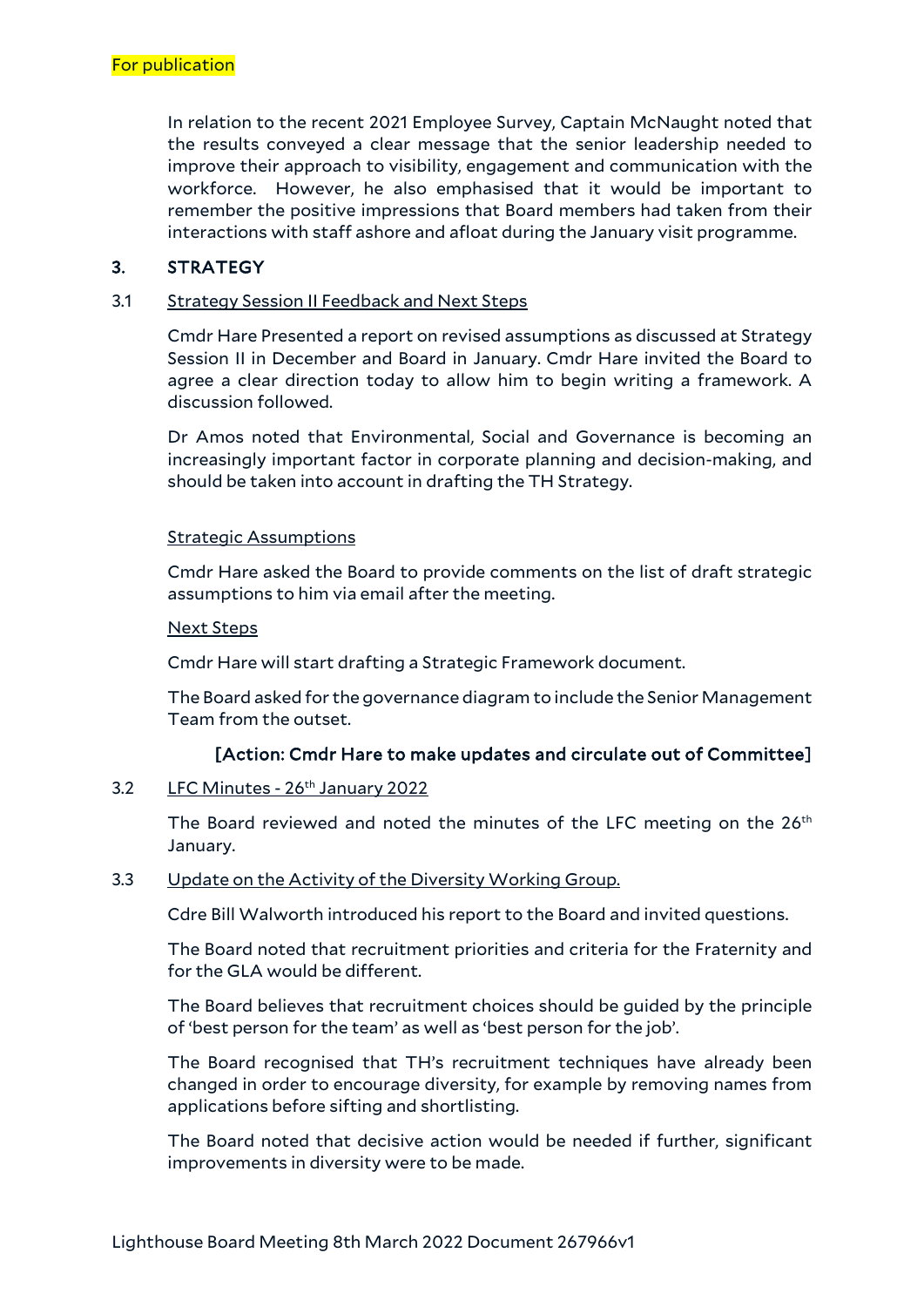Cdre Walworth recommended that the Board should consider setting targets for the results it wants to achieve.

## 4.1 Health & Safety Manager's Report

Presented by Captain McNaught

Captain McNaught will visit the Health & Safety Manager in Harwich to discuss the formulation of a strategic action plan for improvement in TH's safety culture (as had been debated at the January Board meeting).

The Board questioned whether the Health & Safety Manager's Report should place so much emphasis on TSL's activities, since TSL reports to its own Board, and sought clarification of the boundaries of responsibility.

At this point Dr Amos and Cdre Dorey declared their interests as members of the Board of TSL.

It was confirmed that under the Agreement for the Provision of Services with TSL, TH is currently responsible for Health & Safety compliance with health and safety regulations relating to TSL's assets and activities.

It was also noted that the current Agreement is about to expire. Whilst concerned that current arrangements serve as a distraction from the GLA's operational priorities, the Board agreed that a 12-month extension of the Agreement would be appropriate until the outcome of a comprehensive TSL business review is known.

It is anticipated that the review will then inform a discussion for the Board to decide on the nature of its future relationship with TSL, and associated liabilities.

## 4.2 Business Performance KPIs

The Board noted the report on key performance indicators noting that all measures were green except for:

- *Running Costs* (amber);
- *TH Capital Excluding Risk* (red);
- *Percentage of Work Completed for BSL TH* (red);
- *Value for Money Savings* (red).

eLoran will be financed from our existing budgets this year until a mechanism for longer term DfT funding has been agreed.

## 4.3 Navigational Requirements Report for the period 19 January 2022 – 28 February 2022

Casualties occurred at 1 Lightvessel and 13 buoy stations. One casualty had been bought forward from the previous period and has been rectified. Six casualties are awaiting rectification. The majority of casualties reported were due to Storms Eunice and Franklin causing buoys to move off their charted position. There were 3 separate casualty reports against the components of the East Goodwin Lightvessel: all caused by the Lightvessel moving in the storms.

There have been no significant casualties during the period.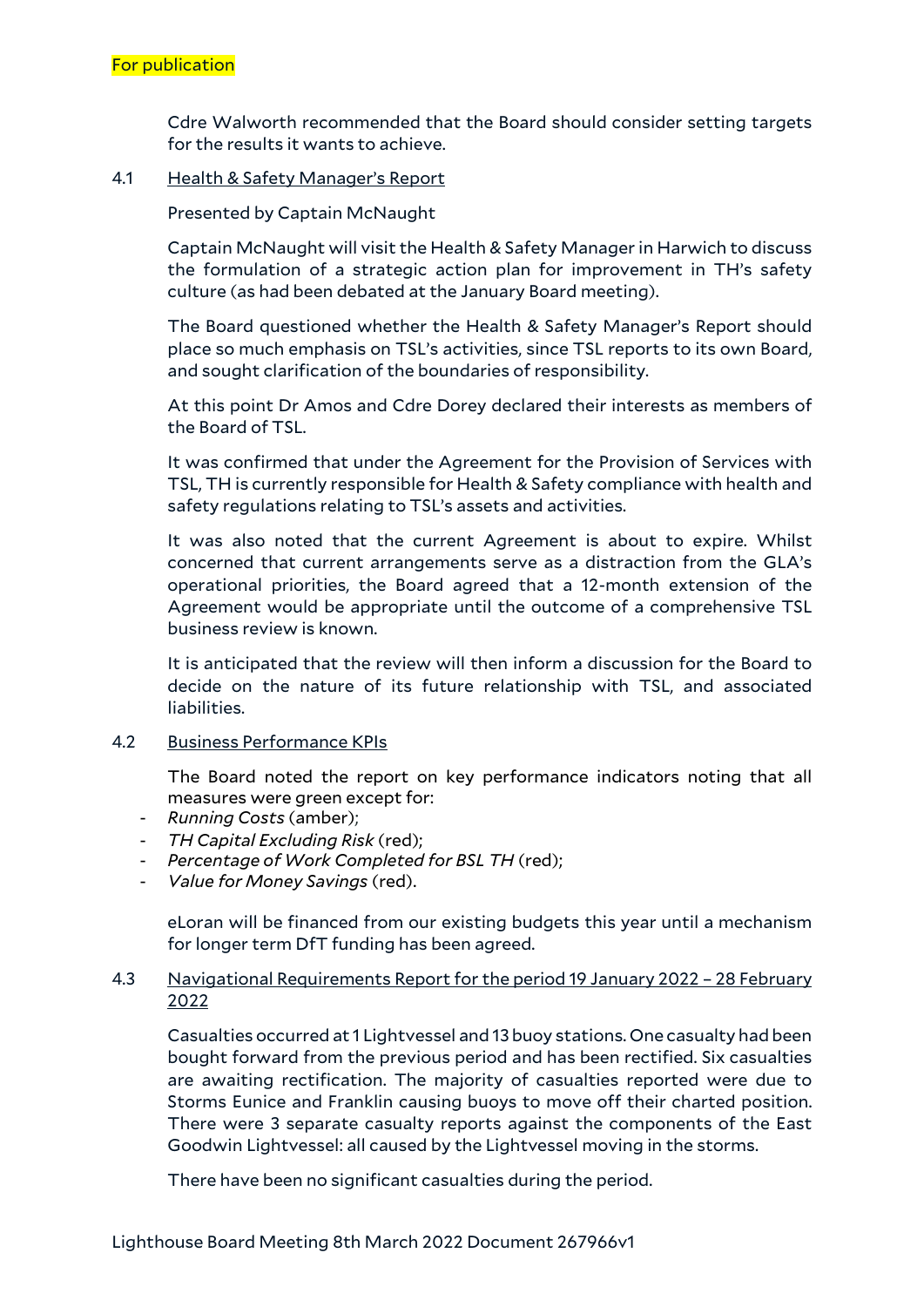All AtoN Types have achieved a level of availability better than IALA targets.

There are no DGPS availability reports for the period. The DGPS service is to be turned off on 31st March 2022 and will no longer be reported on. It can be confirmed that adjacent station coverage was maintained at all times and as such the headline IALA availability requirement was achieved

Hydrographic Survey Capability

The Board received a briefing on Hydrographic Survey Capability by Mrs Emma Brown and Ms Sophie Platten.

Cmdr Hare commissioned a survey capability review last year. The review included inspections of all 4 vessels in the TH fleet and also visits to UKHO and equipment suppliers. The aim of the review was to baseline TH's survey capability and make recommendations, if found required, for improvements.

Key Findings relate to Tidal Data, a Common Standard and Training

The Review recommends that TH should adopt ISO S-44 Order 1b standard for its Hydrographic Surveys as a baseline, in order to achieve an accuracy of + or – 0.5m.

The Board discussed the value for money of pursuing this greater certainty.

The Review also recommends additional training for TH staff to better exploit the excellent surveying equipment (multi beam) on GALATEA and ALERT.

Cmdr Hare will return to the Board with a formal recommendation on the surveying standard.

## [Action: Cmdr Hare]

## 4.4 Financial Report consisting of Appx 1a Management Accounts, 2 Variance, 3 Capital

Noted.

## 4.5 Project Highlights Reports

#### 4.5.1 Project Highlights Dashboard

The modernisation of St Tudwal's lighthouses is in the closure stage with only the telemetry remaining to be investigated.

Full re-engineering of Lundy North Lighthouse and the modernisation of Trwyn Du Lighthouse are complete, and the stations have been handed over to Field Operations.

The project to modernise the Lynmouth Foreland Lighthouse is on track and St Catherine's Lighthouse modernisation is due to be completed by the end of March.

The PAKNET migration project was 79% complete at the end of February.

#### 4.5.2 Royal Sovereign

Lighthouse Board Meeting 8th March 2022 Document 267966v1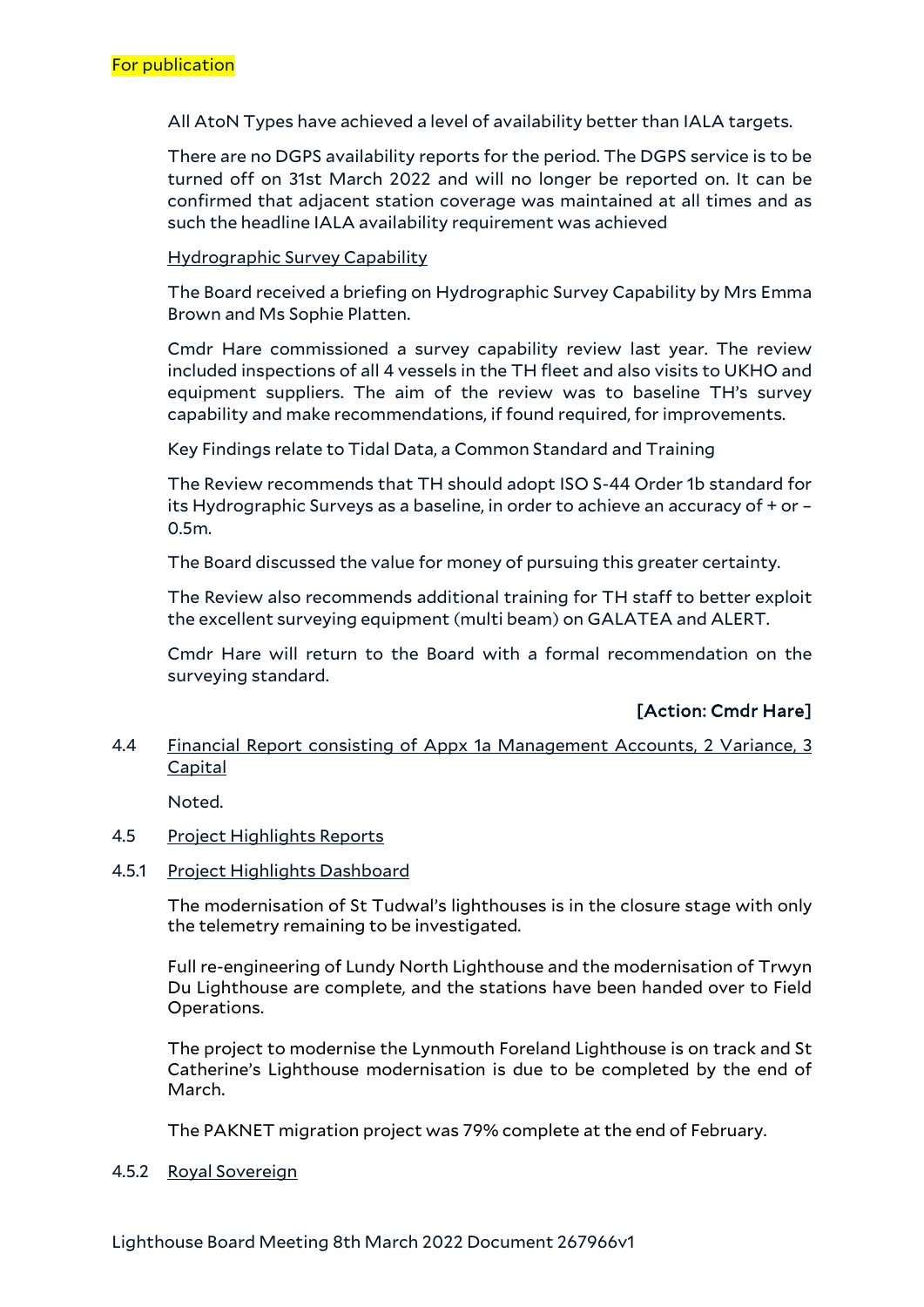Tenders are due on the 19<sup>th</sup> April.

The light will be extinguished on 21<sup>st</sup> March.

The buoyage is ready to be laid.

Notices to Mariners have been published.

4.5.3 Vessel Replacement Project Highlights

Tenders closed 7th March.

The bids are being assessed for compliance. They will then be assessed for commercial and technical merits and then moderated.

## 4.6 OWEC

Discussions continue with the Crown Estate in relation to the funding agreement.

Another meeting is planned for next week.

# [Action: Cmdr. Hare will provide an update to Board after that meeting out of committee]

No commitment will be made to this project without the Board's formal agreement.

## 4.7 TH2040 Verbal Report

Mr Damen updated the Board on progress with the stalled TH2040 business case. The aim now would be to separate the key elements in order to handle them as sequential, discrete work packages. Since this would amount to a significant change of direction, and noting that other agencies (including DfT Centre and the Cabinet Office) had become involved in shaping the business case, the Chair requested a Board paper setting out the detailed reasoning and seeking formal Board approval for the proposed new way ahead.

## [Action Mr Damen – Present a Board paper setting out the detailed reasoning and seeking formal Board approval for the proposed new way ahead for TH 2040]

## 4.8 DPA Report

Confidential report noted.

## 5. GOVERNANCE

## 5.1 Report on Current Status of Risk Registers

Key changes to the Corporate Risk Register since the previous review include:

• COVID-19 – UK Government announced the end of all COVID-19 restrictions in England from 24th February and the end of free mass testing from 1st April. The impact this will have on the Service and staff is currently being considered and all changes will be communicated to staff in due course.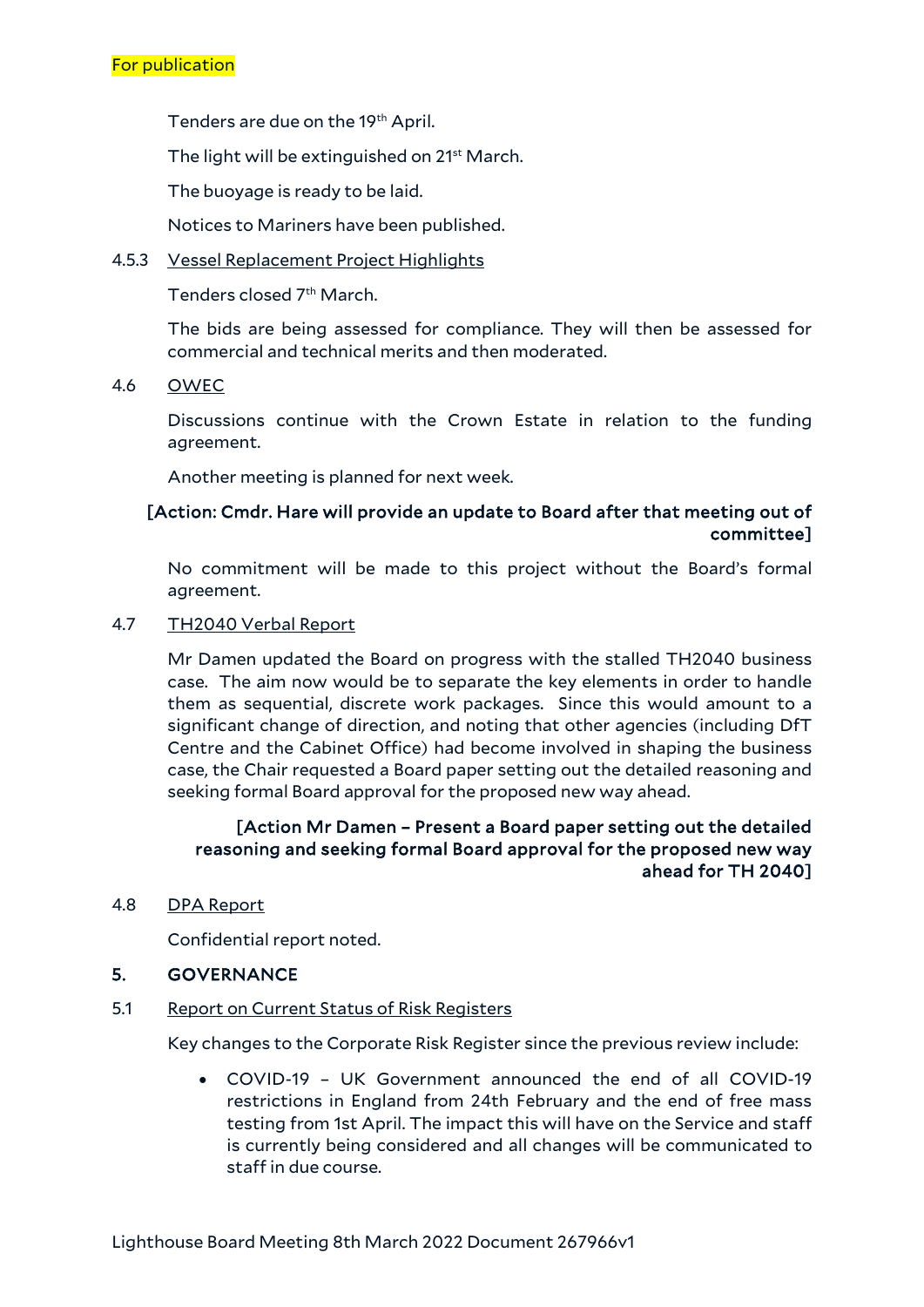- Royal Sovereign Decommissioning in addition to the Offshore Dismantling and Removal Insurance policy that will be required for this project, terms for a separate policy that would provide cover for asbestos pollution related incidents have been received and are being considered.
- New Risk Health & Safety. This risk has been escalated from the Organisational Risk Register in order to increase awareness and identify opportunities for improvements with compliance with relevant legislation across the organisation.
- Recruitment and Retention a 6-month trial of hybrid working arrangements, identified by the Improved Ways of Working Group, recommenced on 31st January.

## 5.2 Corporate Risk Register Dashboard

The Board noted that the Cyber Security risk was under review in response to the Ukraine conflict and the increased risk of cyber mischief by foreign state actors.

5.3 Feedback from ARAC - 8 March

Dr Amos provided a verbal update on the transactions of the Audit and Risk Assurance Committee meeting earlier in the day.

5.4 LFC Terms of Reference

Noted.

## 5.5 Lighthouse Board Articles of Constitution and Terms of Reference

The Board Secretary presented the Lighthouse Board Articles of Constitution and Terms of Reference which had been reviewed and slightly amended.

The Board approved the Terms of Reference for submission to the Court for approval.

## [Action: Board Secretary – Submit Lighthouse Board Terms of Reference to Court for approval]

#### 5.6 Reappointment of Mr. Damen as an Associate Member of the Corporation.

The Board noted that the Director of Business Services is required to be an Associate Member of the Corporation and was appointed as such by the Court for a period of six years which is due to end in May 2022. The Board accepted the recommendation to request the Court to reappoint Mr Damen as an Associate Member and Member of the Lighthouse Board for a further six years from 17 May 2022 or until he ceases to be the Director of Business Services (whichever is the sooner). The Board also recognised that this recommendation is not within the scope of the Nominations Committee's competence.

[Action: Board Secretary – Submit recommendation to the Court to reappoint Mr Damen as an Associate of the Corporation and Member of the Lighthouse Board for a further six years from 17 May 2022 or until he ceases to be the Director of Business Services (whichever is the sooner)]